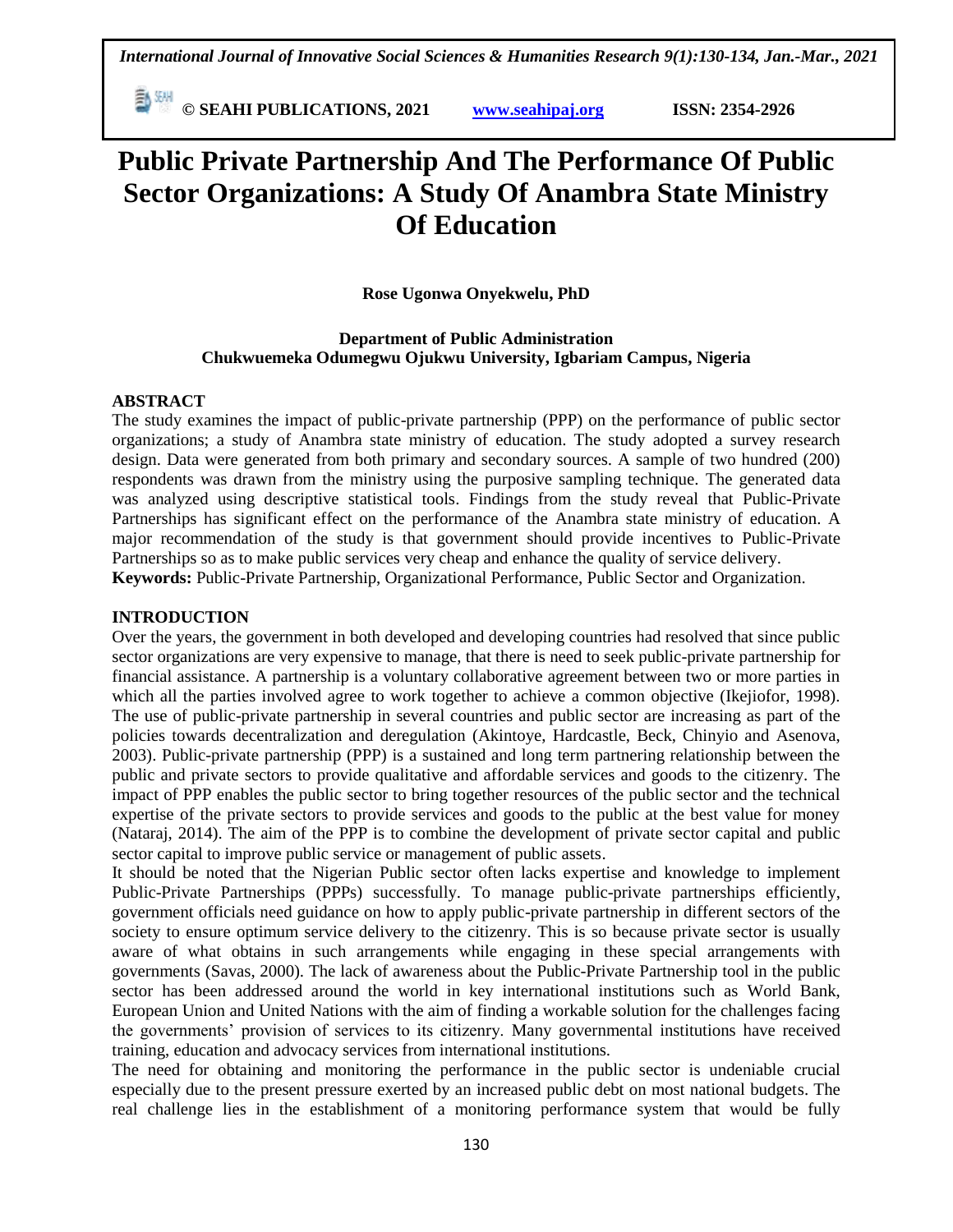## **Onyekwelu** *…… Int. J. Innovative Soc. Sc. & Hum. Res. 9(1):130-134, 2021*

functional. And this task is not easy in the public sector both overall and at the level of public organizations. In recent years more and more governments have introduced various management methods based on performance, but few are successful examples and they have improved their methods over time while learning from malfunctions from past practices.

It is worthy to note that despite the justification for public-private partnership and it's acclaimed role in the performance of public sector organizations, numerous studies such as Zang (2013), Askar and Gab-Allah (2014) and Grossman et al (2003) demonstrated the challenges of public private partnership as poor procurement incentives, lack of coordination, lack of skills in PPPs, high transaction cost and lack of information. Previous studies such as Tiong (2015), Spackman (2014), Kagioglou et al (2001), Bititci (2013), Li, Akintoye, Edwards and Hardcastle (2016), Lim (2007) and several others examined the relationship and effects of public-private partnership and the performance of construction projects. While studies such as Campos, Rusand Barron (2008), Akintoye Hardcastle, Beck, Chinyio and Asenova (2003), Kopp (1997) and several others investigated the effect of private sector involvement in publicprivate partnership. However, this current study examines the effect of public-private partnership on the performance of Anambra state ministry of education. The researcher therefore intends to fill this gap in knowledge.

#### **Conceptual Framework**

## **Concept of Public Private Partnership**

A public-private partnership (PPP) is a government service or private business venture which is funded and operated through a partnership of government and one or more private sector companies. Publicprivate partnerships have become widespread as the successes of these partnerships grow. However, literature clearly agrees that Public-Private Partnerships appear to have no clear definition or standard implementation methods. In the financial leverage hypothesis, Kopp (1997) posits that Public-Private Partnerships can enable the public sector to leverage more financial resources by using the private sector as an intermediary. Accordingly, the propensity for a government to use Public-Private Partnerships to finance infrastructure is a function of the fiscal constraints such a government faces. According to this argument, Public-Private Partnerships allow the public sector to consider the implementation of the otherwise unaffordable infrastructure projects. Imperatively, countries facing fiscal problems coupled with deficient external sources of revenue tend to be more open to foreign private investment in the infrastructure sector. Such countries are more open to the use of Public-Private Partnerships in infrastructure (Kopp, 1997).

The financial package is one of the two main components of Public-Private Partnerships proposal that are rigorously assessed, and normally consists of the financial and commercial aspects of the project. The financial elements would include the sources of funding, interest rate, capital structure, repayment and draw down schedules, currency of loans and payments.

#### **Theoretical Framework**

The present study was guided by Stakeholder theory (Freeman, 1994) and McKinsey 7–S framework. Stakeholder theory begins with the assumption that values are necessarily and explicitly a part of doing business. It asks managers to articulate the shared sense of the value they create, and what brings its core stakeholders together. It also pushes managers to be clear about how they want to do business, specifically what kinds of relationship they want and need to create with their stakeholders to deliver on their purpose. Stakeholder theory is managerial in that it reflects and directs how mangers operate rather than primarily addressing management theorists and economists. The focus of Stakeholder theory is articulated in two core questions (Freeman, 1994). First, it asks, what is the purpose of the firm? This encourages managers to articulate the shared sense of the value they create, and what brings its core stakeholders together. This propels the firm forward and allows it to generate outstanding performance, determined both in terms of its purpose and market place financial metrics. Second, stakeholder theory asks, what responsibility does management have to stakeholders?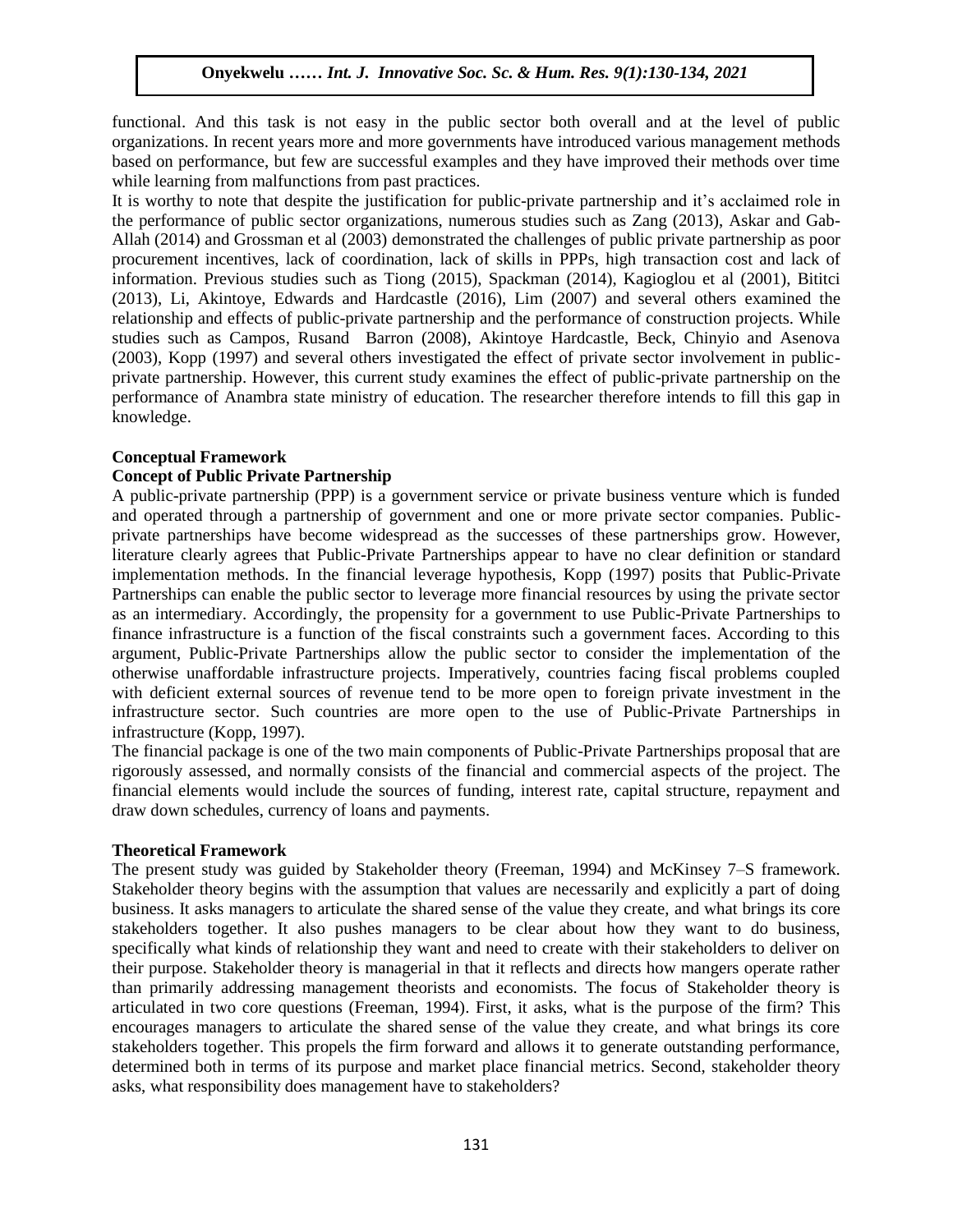## **Onyekwelu** *…… Int. J. Innovative Soc. Sc. & Hum. Res. 9(1):130-134, 2021*

Today's economic realities underscore the fundamental reality we suggest is at the core of stakeholder theory: Economic value is created by people who voluntarily come together and cooperate to improve everyone's circumstance. Managers must develop relationships, inspire their stakeholders, and create communities where everyone strives to give their best to deliver the value the firm promises. Certainly shareholders are an important constituent and profits are a critical feature of this activity, but concern for profits is the result rather than the driver in the process of value creation (Collins, 2001).

#### **Performance of the Public Sector**

A public organization must also produce value for stakeholders. What translates this value in the public sector? Obtaining value in the public sector means getting outcomes in a cost efficient way. Public organizations should be focused on citizen and on the impact that they produce on citizens. In this regard a distinction should be made between output and outcome. Martin Cole and Greg Parston in the book "Unlocking Public Value" define outputs as being the products, goods or services delivered by a public organization. Outcomes are the impacts, benefits or consequences for the public that those goods and services are designed to attain ". The same authors, based on the book" Measuring performance in public and nonprofit organizations" by Theodore Poisters how that "outputs represent what a program actually does, whereas outcomes are the results it produces" (Martin and Greg, 2006,).

In other words, the performance of public sector organizations must rely on getting outcomes, and not just on outputs (for example, the increase in the quality of the higher education is an outcome, increasing the number of students is an output that does not necessarily contribute to generating value, meaning generating quality for education). Citizens assess the public sector's performance through the benefits they get from services rendered.

#### **METHODOLOGY**

This study adopted the survey research design. This is because the survey research design involves the systematic gathering of information from respondents for the purpose of understanding and predicting some aspects of the behavior of the population of interest (Tull and Hawkins, 1993). More so, it is designed to establish the effect of public-private partnership on the performance of the Anambra state ministry of education.

Two (200) hundred staff of the ministry were randomly selected using purposive sampling technique. This helped the researcher to select only staff with requisite knowledge on the subject of the study.

Data were collected from primary source (using structured questionnaires which were self administered), and from secondary sources.

The generated data were analyzed using descriptive statistical tools.

## **DATA PRESENTATION AND ANALYSIS**

## **Analysis of Research Instruments**

A total of two hundred (200) questionnaires were administered to the Anambra state ministry of education out of which, one hundred and eighty questionnaires were retrieved and twenty (20) copies were not retrieved. Analysis therefore is based on the one hundred and fifty returned and well completed questionnaires.

Public Private Partnership and the performance of the Anambra State Ministry of Education

Table 1 below shows the respondents assessment of the effect of public-private partnership on the performance of the Anambra State Ministry of Education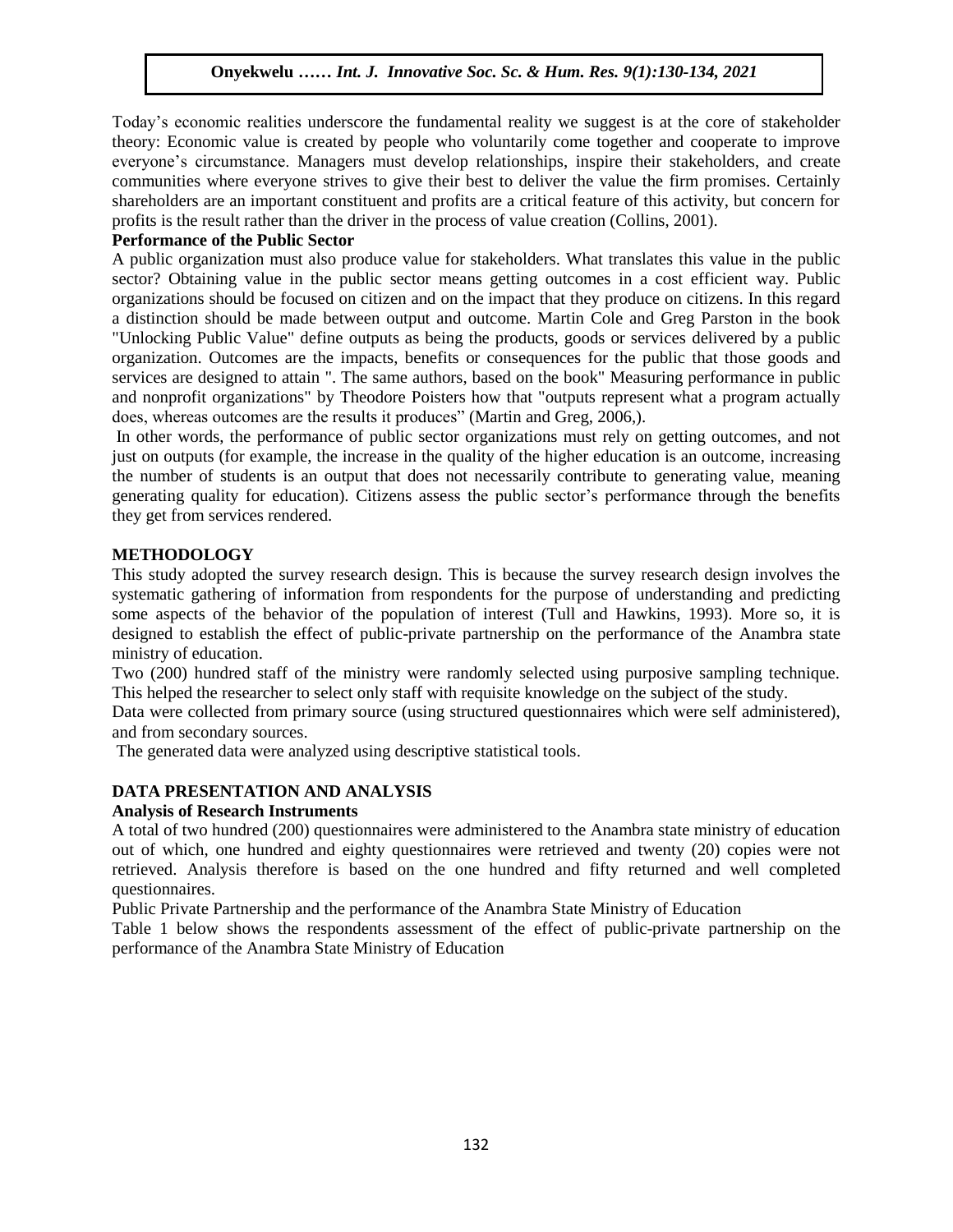| S/N | <b>Statement</b>                                                                                                 | Agree<br>(A) | <b>Strongly</b><br>Agree | <b>Disagree</b><br>(D) | <b>Strongly</b><br><b>Disagree</b> | <b>Total</b> |
|-----|------------------------------------------------------------------------------------------------------------------|--------------|--------------------------|------------------------|------------------------------------|--------------|
|     |                                                                                                                  |              | (SA)                     |                        | (SD)                               |              |
| 1.  | The quality of education is likely to<br>improve under the public<br>private<br>partnership.                     | 90           | 45                       | 5                      | 10                                 | 150          |
| 2.  | Public private partnership makes it difficult<br>for the poor to educate their children.                         | 55           | 60                       | 24                     | 11                                 | 150          |
| 3.  | There is more financial benefits for the<br>education sector that operates public private<br>partnership.        | 77           | 62                       | 7                      | 6                                  | 150          |
| 4.  | The level of risk is reduced in schools that<br>are public private partnership.                                  | 10           | 38                       | 72                     | 30                                 | 150          |
| 5.  | The cost of education is relatively high for<br>institutions<br>public<br>that<br>private<br>are<br>partnership. | 54           | 67                       | 27                     | $\overline{2}$                     | 150          |

**Table 1: The Effect of Public-Private Partnership on the performance of the Anambra State Ministry of Education**

From the table, we see that 135 (90%) believes that the quality of education is likely to improve under the public private partnership, one hundred and fifteen (115) respondents representing 76.6% of total respondents strongly agree that Public private partnership makes it difficult for the poor to educate their children, while 139 (92.6%) are of the opinion that there is more financial benefits for the education sector that operates public private partnership. On the contrary 48 (32%) agree that the level of risk is reduced in schools that are public private partnership, while a greater proportion of 102 (68%) disagree to the opinion. Again, 121 (80.6%) strongly agree that the cost of education is relatively high for tertiary institutions that are public private partnership.

## **Findings**

Drawing from the analysis above, it was discovered that Public Private Partnership has significant effect on the performance of the Anambra State Ministry of Education.

# **CONCLUSION**

Public Private Partnership has significant effect on the performance of the Anambra State Ministry of Education. This is because the quality of education is likely to improve under the public private partnership and there are more financial benefits for the education sector that operates public private partnership.

We recommend that there is need for government to partner with the private sector in those sectors it cannot properly or effectively manage. Also the government should endeavour to develop a price control measure so as to make services which obtains under such arrangements relatively free for citizens.

# **REFERENCES**

Akintoye, A., Hardcastle, C., Beck, M., Chinyio, A., &Asenova, E. (2003).Achieving best value in private finance initiative project procurement.*Construction Management and Economics,* 21(5), 461-470.

Askar, M.M., & Gab-Allah, A.A. (2014). Problems facing parties involved in build, operate, and transport projects in Egypt, *Journal of Management in Engineering*, 18(4), 173-178.

Bititchi, U.M., Carrie, A.S., &McDevitt, L. (2013). Integrated performance measurement systems: An audit and development guide, *The TQM Magazine*, 9(1), 46-53.

Campos, J., Rus, G., & Barron, I. (2008).The cost of building and operating a new high speed rail- line,*Construction Management and Economics*, 11(2), 45-65.